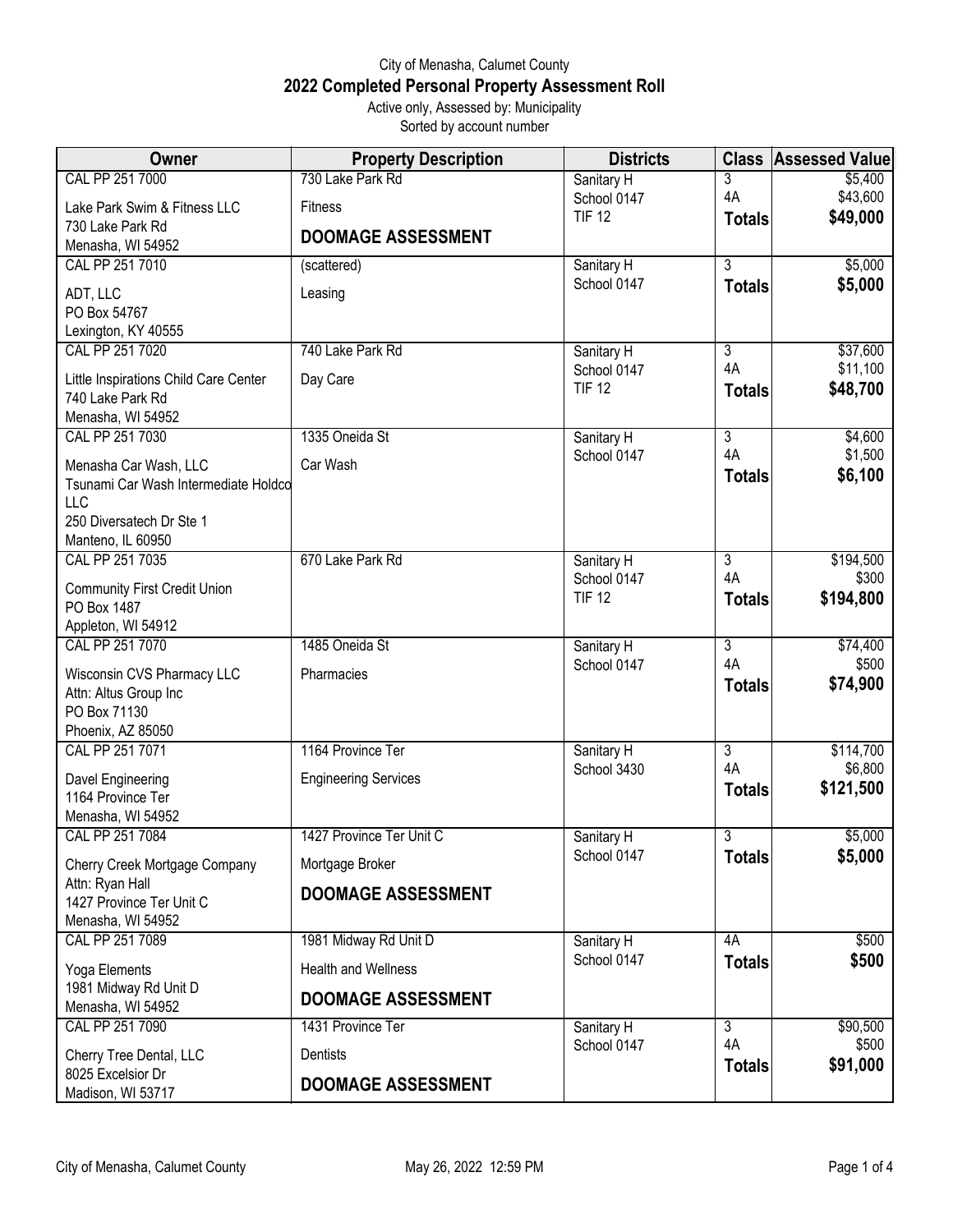| <b>Owner</b>                                       | <b>Property Description</b> | <b>Districts</b>             |                      | <b>Class Assessed Value</b> |
|----------------------------------------------------|-----------------------------|------------------------------|----------------------|-----------------------------|
| CAL PP 251 7100                                    | (scattered)                 | Sanitary H                   |                      | \$3,600                     |
| DirecTV, LLC                                       | Satellite TV                | School 0147                  | <b>Totals</b>        | \$3,600                     |
| PO Box 2789                                        |                             |                              |                      |                             |
| Addison, TX 75001                                  |                             |                              |                      |                             |
| CAL PP 251 7110                                    | (scattered)                 | Sanitary H<br>School 0147    | 4A                   | \$1,500                     |
| Dish Network, L.L.C.                               | Satellite TV                |                              | <b>Totals</b>        | \$1,500                     |
| PO Box 6623                                        |                             |                              |                      |                             |
| Englewood, CO 80155<br>CAL PP 251 7118             | 1427 Province Ter Unit A    | Sanitary H                   | $\overline{3}$       | \$2,400                     |
|                                                    |                             | School 0147                  | 4A                   | \$2,200                     |
| Edward D. Jones & Co, L.P.                         | Stock/Bond Brokers          |                              | <b>Totals</b>        | \$4,600                     |
| d.b.a. Branch Tax #13731<br>PO Box 66528           |                             |                              |                      |                             |
| St. Louis, MO 63166-6528                           |                             |                              |                      |                             |
| CAL PP 251 7125                                    | 1355 Oneida St              | Sanitary H                   | $\overline{3}$       | \$331,700                   |
| <b>Festival Foods</b>                              | <b>Retail Grocery</b>       | School 0147                  | 4A                   | \$17,400                    |
| 3800 Emerald Dr E                                  |                             |                              | <b>Totals</b>        | \$349,100                   |
| Onalaska, WI 54650                                 |                             |                              |                      |                             |
| CAL PP 251 7130                                    | 1050 Fountain Way           | Sanitary H                   | $\overline{3}$       | \$8,100                     |
| Gardens Of Fountain Way                            | <b>CBRF-Senior Housing</b>  | School 0147<br><b>TIF 12</b> | <b>Totals</b>        | \$8,100                     |
| 1050 Fountain Way                                  |                             |                              |                      |                             |
| Menasha, WI 54952                                  |                             |                              |                      |                             |
| CAL PP 251 7135                                    | 2205 Midway Rd              | Sanitary H                   | $\overline{3}$       | \$2,000                     |
| Gordon Flesch Company, Inc / GFC                   | Leasing                     | School 0147                  | <b>Totals</b>        | \$2,000                     |
| Leasing                                            |                             |                              |                      |                             |
| 2675 Research Park Dr<br>Madison, WI 53711         |                             |                              |                      |                             |
| CAL PP 251 7145                                    | 1485 Oneida St              | Sanitary H                   | $\overline{3}$       | \$4,000                     |
|                                                    |                             | School 0147                  | <b>Totals</b>        | \$4,000                     |
| <b>Hallmark Marketing Company</b><br>PO Box 419479 | Leasing                     |                              |                      |                             |
| Tax #407                                           |                             |                              |                      |                             |
| Kansas City, MO 64141-6479                         |                             |                              |                      |                             |
| CAL PP 251 7175                                    | 1981 Midway Rd Unit A       | Sanitary H                   | $\overline{3}$       | \$2,000                     |
| Happy Friday, LLC                                  | <b>Health and Wellness</b>  | School 0147                  | 4A                   | \$500                       |
| 1981 Midway Rd Unit A                              | <b>DOOMAGE ASSESSMENT</b>   |                              | <b>Totals</b>        | \$2,500                     |
| Menasha, WI 54952                                  |                             |                              |                      |                             |
| CAL PP 251 7180                                    | 1429 Province Ter           | Sanitary H                   | $\overline{3}$<br>4A | \$2,000<br>\$14,500         |
| Salon Eternity & Day Spa                           |                             | School 0147                  | <b>Totals</b>        | \$16,500                    |
| 1429 Province Ter                                  | <b>DOOMAGE ASSESSMENT</b>   |                              |                      |                             |
| Unit B<br>Menasha, WI 54952                        |                             |                              |                      |                             |
| CAL PP 251 7188                                    | 1981 Midway Rd Unit E       | Sanitary H                   | $\overline{3}$       | \$70,900                    |
|                                                    |                             | School 0147                  | 4A                   | \$1,900                     |
| WebCitz, LLC<br>1981 Midway Rd Unit E              | Services                    |                              | <b>Totals</b>        | \$72,800                    |
| Menasha, WI 54952                                  |                             |                              |                      |                             |
| CAL PP 251 7190                                    | N8910 Oneida St             | Sanitary H                   | $\overline{3}$       | \$1,100                     |
| V & B Landscaping, LLC                             | Landscaping Maintenance     | School 0147                  | <b>Totals</b>        | \$1,100                     |
| Attn: Victor Cavazos                               |                             |                              |                      |                             |
| N8910 Oneida St                                    |                             |                              |                      |                             |
| Menasha, WI 54952                                  |                             |                              |                      |                             |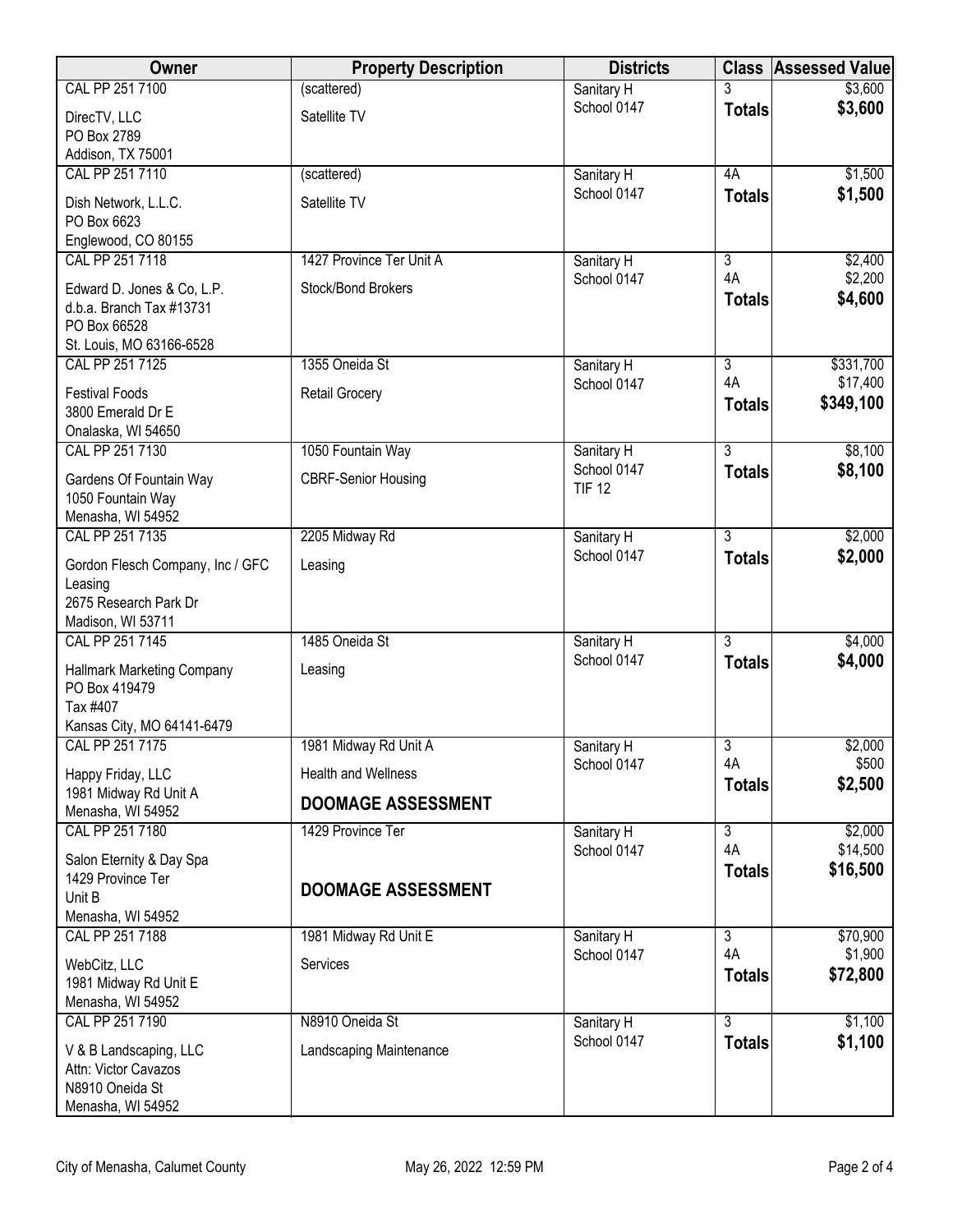| Owner                                                              | <b>Property Description</b>    | <b>Districts</b>             | <b>Class</b>         | <b>Assessed Value</b> |
|--------------------------------------------------------------------|--------------------------------|------------------------------|----------------------|-----------------------|
| CAL PP 251 7215                                                    | 1045 Oneida St                 | Sanitary H                   | 3                    | \$1,200               |
| United Concrete & Construction Inc                                 |                                | School 3430                  | 4A<br><b>Totals</b>  | \$3,200<br>\$4,400    |
| Attn: Tim Hippert<br>1045 Oneida St                                |                                |                              |                      |                       |
| Menasha, WI 54952                                                  |                                |                              |                      |                       |
| CAL PP 251 7220                                                    | 1435 Oneida St                 | Sanitary H                   | $\overline{3}$       | \$48,800              |
| Verve, A Credit Union                                              | <b>Credit Unions</b>           | School 0147                  | 4A                   | \$8,800               |
| PO Box 3046                                                        |                                |                              | <b>Totals</b>        | \$57,600              |
| 2900 Universal St                                                  |                                |                              |                      |                       |
| Oshkosh, WI 54903-3046<br>CAL PP 251 7225                          | 1355 Oneida St                 | Sanitary H                   | $\overline{3}$       | \$11,700              |
|                                                                    |                                | School 0147                  | <b>Totals</b>        | \$11,700              |
| Krueger Wholesale Florist, Inc<br>10706 Tesch Ln                   | Wholesale - Floral             |                              |                      |                       |
| Rothschild, WI 54474                                               |                                |                              |                      |                       |
| CAL PP 251 7243                                                    | 2205 Midway Rd                 | Sanitary H                   | $\overline{3}$       | \$389,000             |
| Oak Park Place of Menasha, LLC                                     | <b>Elderly Care Facility</b>   | School 0147                  | 4A                   | \$1,800               |
| Attn: Scott Frank                                                  |                                |                              | <b>Totals</b>        | \$390,800             |
| 719 Jupiter Dr                                                     |                                |                              |                      |                       |
| Madsion, WI 53718<br>CAL PP 251 7245                               | 1427 Province Ter Unit B       | Sanitary H                   | $\overline{3}$       | \$16,800              |
|                                                                    | <b>Professional Services</b>   | School 0147                  | 4A                   | \$5,200               |
| Psychology Associates of the Fox Cities<br>1427 Province Ter STE B |                                |                              | <b>Totals</b>        | \$22,000              |
| Menasha, WI 54952                                                  |                                |                              |                      |                       |
| CAL PP 251 7253                                                    | 1355 Oneida St                 | Sanitary H                   | 4A                   | \$300                 |
| Redbox Automated Retail, LLC                                       | DVD Video Rental               | School 0147                  | <b>Totals</b>        | \$300                 |
| PO Box 72210                                                       |                                |                              |                      |                       |
| Phoenix, AZ 85050<br>CAL PP 251 7259                               | 1355 Oneida St                 | Sanitary H                   | $\overline{3}$       | \$14,700              |
|                                                                    |                                | School 0147                  | <b>Totals</b>        | \$14,700              |
| Great America Financial Services Corp<br>625 1st St SE             | Leasing                        |                              |                      |                       |
| Ste 800                                                            |                                |                              |                      |                       |
| Cedar Rapids, IA 52401                                             |                                |                              |                      |                       |
| CAL PP 251 7260                                                    | 740 Lake Park Rd               | Sanitary H                   | $\overline{3}$       | \$1,400               |
| Great America Financial Services Corp                              | Leasing                        | School 0147<br><b>TIF 12</b> | <b>Totals</b>        | \$1,400               |
| 625 1st St SE<br>Ste 800                                           |                                |                              |                      |                       |
| Cedar Rapids, IA 52401                                             |                                |                              |                      |                       |
| CAL PP 251 7270                                                    | 1870 Ush 10 / St Hwy 114       | Sanitary H                   | $\overline{3}$       | \$120,300             |
| Kwik Trip, Inc #743                                                | Convenience Stores             | School 0147                  | 4A                   | \$200                 |
| 1426 Oak St                                                        |                                |                              | <b>Totals</b>        | \$120,500             |
| LaCrosse, WI 54602                                                 |                                |                              |                      |                       |
| CAL PP 251 7320                                                    | 2043 Manitowoc Rd              | Sanitary H<br>School 3430    | $\overline{3}$<br>4A | \$6,700<br>\$100      |
| Winnegamie Dog Club, Inc                                           | Dog Training & Events          |                              | <b>Totals</b>        | \$6,800               |
| PO Box 713<br>Appleton, WI 54912                                   |                                |                              |                      |                       |
| CAL PP 251 7326                                                    | 1981 Midway Rd Unit B          | Sanitary H                   | $\overline{3}$       | \$2,900               |
| Wisconsin Advantage, LLC                                           | Insurance Companies & Agencies | School 0147                  | 4A                   | \$100                 |
| 1981 Midway Rd Unit B                                              |                                |                              | <b>Totals</b>        | \$3,000               |
| Menasha, WI 54952                                                  |                                |                              |                      |                       |